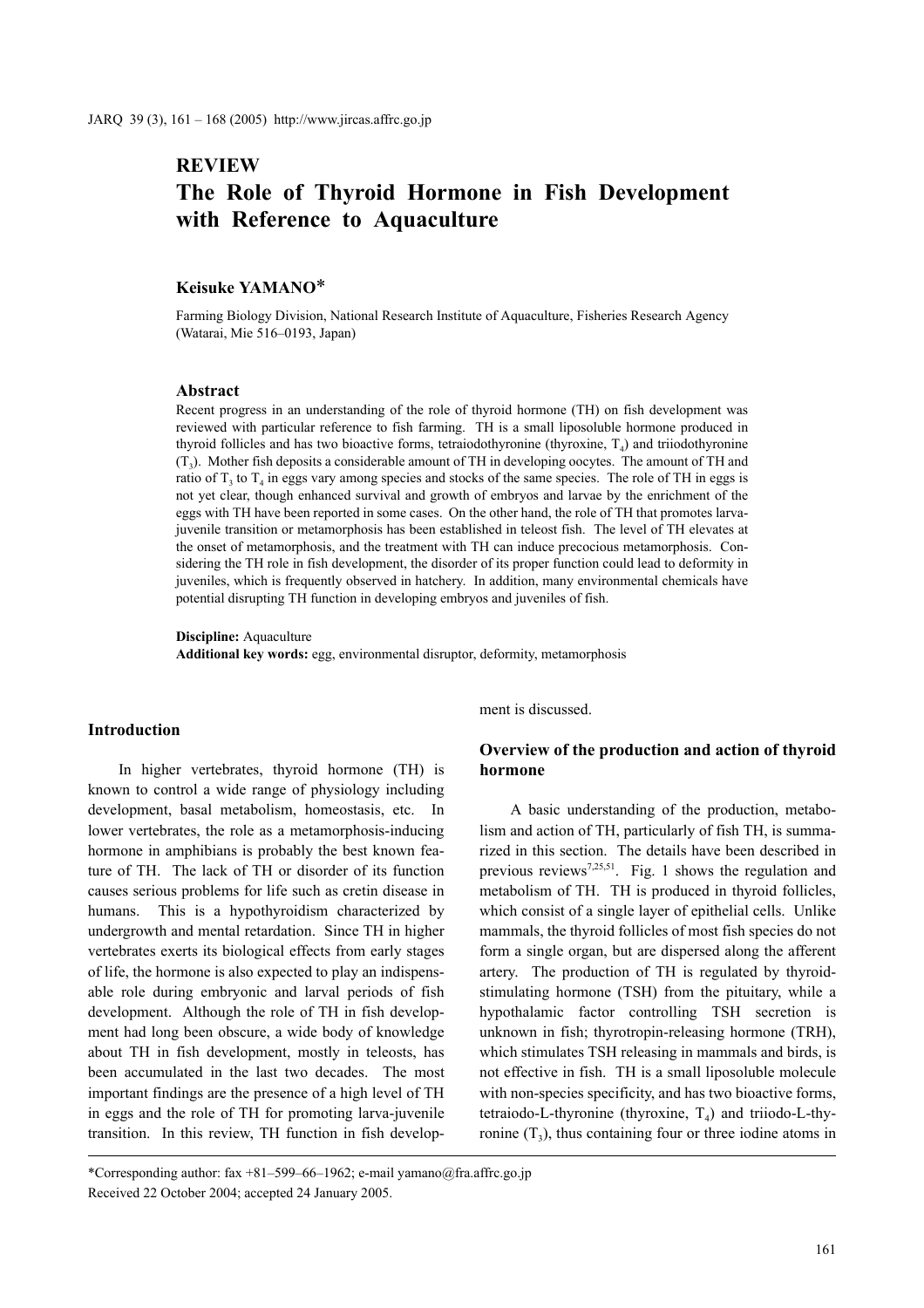K. Yamano



#### **Fig. 1. The cascade of thyroid hormone production**

A: Scheme of the pituitary-thyroid axis. B: Deiodination pathways of iodothyronines. TSH: Thyroid-stimulating hormone, TH: Thyroid hormone, T4: Tetraiodothyronine (thyroxine),  $T_3$ : Triiodothyronine, rT<sub>3</sub>: Reverse triiodothyronine, T<sub>2</sub>: Diiodothyronine.

|                       | TH levels $(ng/g)^*$           | Reference      |               |              |
|-----------------------|--------------------------------|----------------|---------------|--------------|
| Common name           | Scientific name                | T <sub>4</sub> | $T_3$         |              |
| Coho salmon           | Oncorhynchus kisutch           | $28^{a)}$      | ND            | 19           |
| Coho salmon           | Oncorhynchus kisutch           | $16 - 20$      | 5             | 10           |
| Chinook salmon        | Oncorhynchus tschawytscha      | $8 - 11$       | 20            | 10           |
| Chum salmon           | Oncorhynchus keta              | $13 - 15$      | $8 - 10$      | 41           |
| Rainbow trout         | Oncorhynchus mykiss            | 1.4            | 4.7           | 42           |
| Amago salmon          | Oncorhynchus masou macrostomus | 3.8            | 3.5           | 42           |
| Biwa salmon           | Oncorhynchus masou rhodous     | 3.4            | 6.1           | 42           |
| Chum salmon           | Oncorhynchus keta              | 15             | 9.4           | 42           |
| Red sea bream         | Pagrus major                   | $0.6^{b}$      | $1.2^{b}$     | 18           |
| Black sea bream       | Acanthopagrus schlegeli        | $0.2^{\circ}$  | $1.6^{\circ}$ | 42           |
| Sea bass              | Lateolaborax japonicus         | 0.1            | 3.5           | 42           |
| Striped bass          | Morone saxatilis               | 5.2            | 4.5           | 2            |
| Japanese flounder     | Paralichthys olivaceus         | $0.5^{\circ}$  | $4.6^\circ$   | 42           |
| Puffer                | Takifugu niphobles             | 0.5            | 3.1           | 42           |
| Rabbitfish            | Siganus guttatus               | $10 - 16$      | $1 - 2$       | $\mathbf{1}$ |
| Goldstriped amberjack | Seriola lalandi                | ND             | 1.1           | 40           |
| Greater amberjack     | Seriola dumerili               | ND             | 2.1           | 8            |
| Red spotted grouper   | Epinephelus akaara             | ND             | 4.9           | 8            |
| Goldfish              | Carassius auratus              | 0.1            | 0.1           | 42           |
| Ayu                   | Plecoglossus altivelis         | 4.3            | 0.5           | 42           |

## **Table 1. The contents of thyroid hormones in eggs**

\* TH concentrations in unfertilized eggs are indicated if available.

a): 10 days before hatching, b): Fertilized eggs, c): 5–20 h after fertilization, ND: Not determined.

a molecule. Unlike higher vertebrates, the shortage of iodine in the diet is not a problem for fish because iodine is taken predominantly from ambient water through the gills. The major hormone synthesized in the thyroid gland is likely to be  $T_4$  in fish.  $T_4$  is metabolized to more biologically potent  $T_3$  by outer-ring deiodination or, alternatively, to inactive reverse  $T_3$  (rT<sub>3</sub>) by inner-ring deiodination, mostly in peripheral tissues, particularly in the liver.  $T_3$  and  $rT_3$  can be metabolized further to diiodothyronine  $(T_2)$ . The inactivation of TH is also achieved by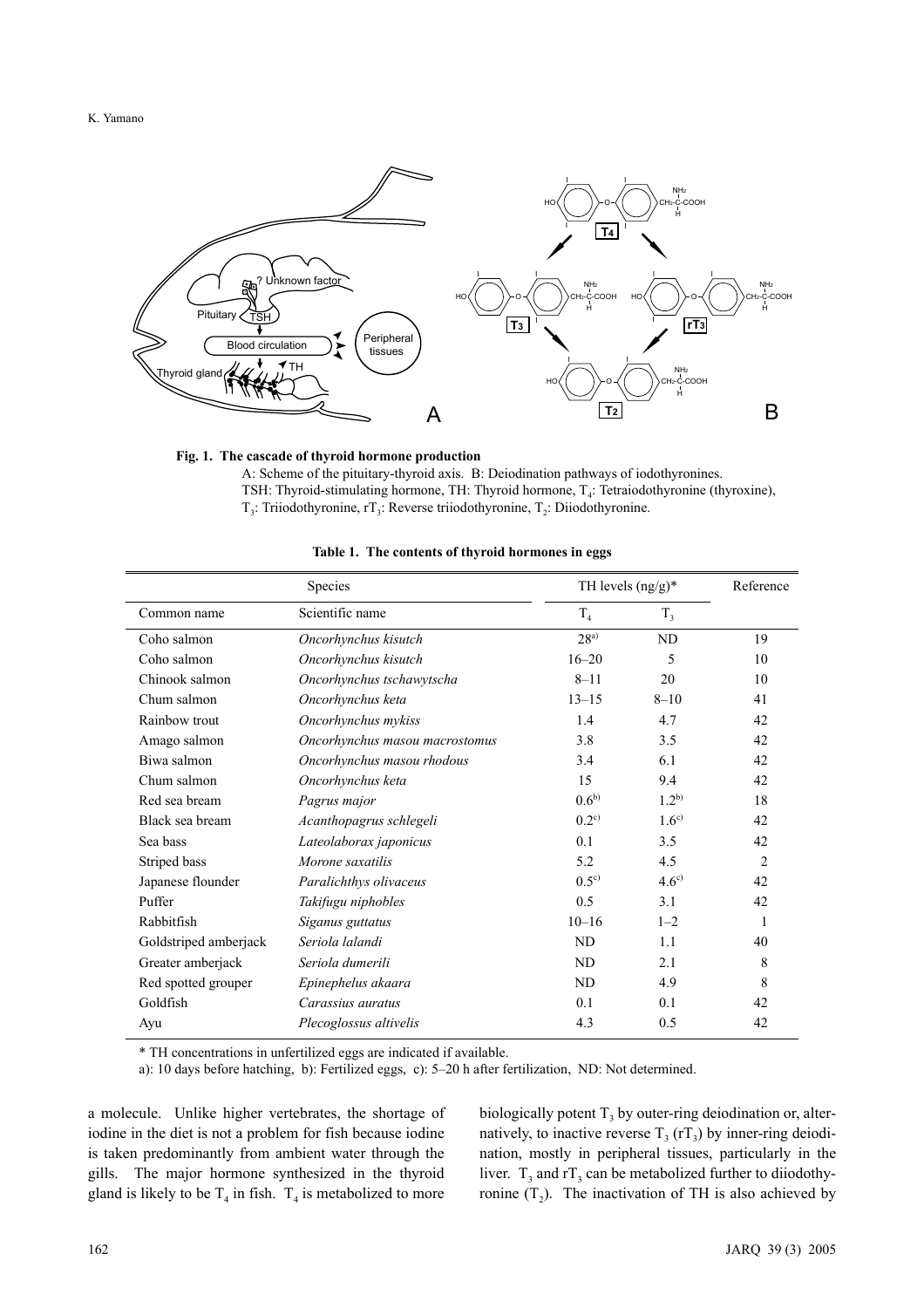glucuronide or sulfate conjugation, deamination or decarboxylation. A large part of circulating TH (approximately 99% in salmonids) is bound to plasma binding proteins like prealbumin. The difference in the bioactivity of iodothyronines appears due to the difference in the binding affinity to a TH receptor (TR): TR has about ten times greater affinity for  $T_3$  than for  $T_4$ , and little for  $rT_3$ and  $T<sub>2</sub>$ . TR belongs to the nuclear hormone receptor family, which includes receptors for steroids, retinoids and vitamin D. In mammals, it is well demonstrated that the ligand-TR complex forms a homodimer or heterodimer with the retinoid receptor and then modulates gene expression through binding to a specific regulatory nucleotide sequence of a target gene.

# **Maternal TH in eggs**

#### **1. TH content in eggs**

Yolk of unfertilized eggs of fish examined to date contained a substantial amount of TH. The levels of  $T<sub>3</sub>$ and  $T<sub>4</sub>$  in eggs of cultured species are listed in Table 1. Those levels and the proportion of  $T_3$  to  $T_4$  in eggs vary among species and even between different stocks of the same species. Generally, the eggs of fresh water fish contain higher concentration of  $T<sub>4</sub>$  than  $T<sub>3</sub>$ , whereas the eggs of seawater species show an opposite tendency<sup>42</sup>. The levels of  $T_3$  and  $T_4$  in eggs appear to be similar or slightly higher levels than those in the blood of adult fish.

#### **2. TH function during embryogenesis**

The presence of a considerable amount of TH in unfertilized eggs together with the evidence that the levels of TH in eggs decrease during embryonic development<sup>22,41,42</sup> suggests its significant roles in fish embryogenesis. In addition, the expression of TR in embryos before hatching was demonstrated in zebrafish $9,24$  and sea bream<sup>33</sup>. Experiments of TH administration to improve embryonic or larval survival and growth are summarized in Table 2. In some cases, TH enhanced survival and growth of the fish. These results support the meaningful role of TH during embryonic development. On the other hand the cases without any positive effects are also present despite the successful enrichment of TH in eggs (Table 2). Furthermore, in medaka fish, although the treatment of mother fish with goitrogen, an anti-thyroidal drug, largely decreased the TH level in eggs, this did not alter the survival or growth of the offsprings<sup>44</sup>. However, these results do not necessarily mean that TH is unessential in fish embryogenesis and larval development, since only a small amount of TH stored in eggs may be sufficient to exert hormonal effects and the amount of required TH may differ among species. Thus, many pieces of evidence like the expression of TR in embryos and enhanced survival and growth of larvae by TH treatment in some fish species suggest a significant role of TH in the early development of fish, while the mechanism of how TH exerts its effects has not been understood yet.

#### **3. Transport of TH into eggs**

The origin of TH in eggs is apparently maternal. Since the artificial TH enrichment in eggs can be achieved easily by the treatment to mother fish, it is a useful method to improve the egg quality if TH in eggs is

**Table 2. Effects of thyroid hormone administration on embryonic and larval development of fish**

| <b>Species</b>                        |                          |            | Treatment Administrated hormone |                            | Effects       |                                                    |        |        |        | Reference |
|---------------------------------------|--------------------------|------------|---------------------------------|----------------------------|---------------|----------------------------------------------------|--------|--------|--------|-----------|
| Common name                           | Scientific name          |            | Types                           | Doses                      | TH<br>to eggs | Fertiliza-<br>delivery tion rate ing rate survival | Hatch- | Larval | Growth |           |
| Tilapia                               | Sarotheroden mossambicus | DL         | $T_4$                           | $0.1$ ppm                  |               |                                                    |        | E      | E      | 20        |
| Tilapia                               | Tilapia nilotica         | DL         | $T_{4}$                         | $0.1, 0.3$ ppm             |               |                                                    |        |        | E*     | 32        |
| Carp                                  | Cypricus carpio          | DE, DL     | $T_{4}$                         | $0.01 - 0.05$ ppm          |               |                                                    | E      | E      | E      | 21        |
| Goldfish                              | Carassius auratus        | DL         | $T_{4}$                         | $0.01 - 0.05$ ppm          |               |                                                    |        |        | E      | 35        |
| Striped bass                          | Morone saxatilis         | IM         | $T_{3}$                         | $20 \,\mathrm{mg}$ / kg BW | E             |                                                    |        | E      | E      | 3, 4      |
| Goldstriped amberjack Seriola lalandi |                          | <b>IMF</b> | T <sub>3</sub>                  | $20 \text{ mg}$ / kg BW    | E             |                                                    |        | E      |        | 40        |
| Japanese parrot fish                  | Oplegnathus fasciatus    | IM         | $T_{3}$                         | $20 \text{ mg}$ / kg BW    | E             |                                                    |        | E      |        | 8         |
| Red sea bream                         | Pagrus major             | IM         | $T_{3}$                         | $20 \text{ mg}$ / kg BW    | E             |                                                    |        |        |        | 8         |
| Japanese whiting                      | Sillago japonica         | IMF        | $T_{1}$                         | $20 \text{ mg}$ / kg BW    | E             |                                                    |        |        |        | 8         |
| Rabbitfish                            | Signus guttatus          | IM         | $T_{A}$                         | $1-100$ mg / kg BW         | E             |                                                    |        |        |        |           |

DL: Dipping of larvae, DE: Dipping of eggs, IM: Injection to mother fish, IMF: Injection to mother and father fish.

E: Enhanced, I: Ineffective, \*: Ineffective at the dose of 0.5 ppm. Blank means not examined.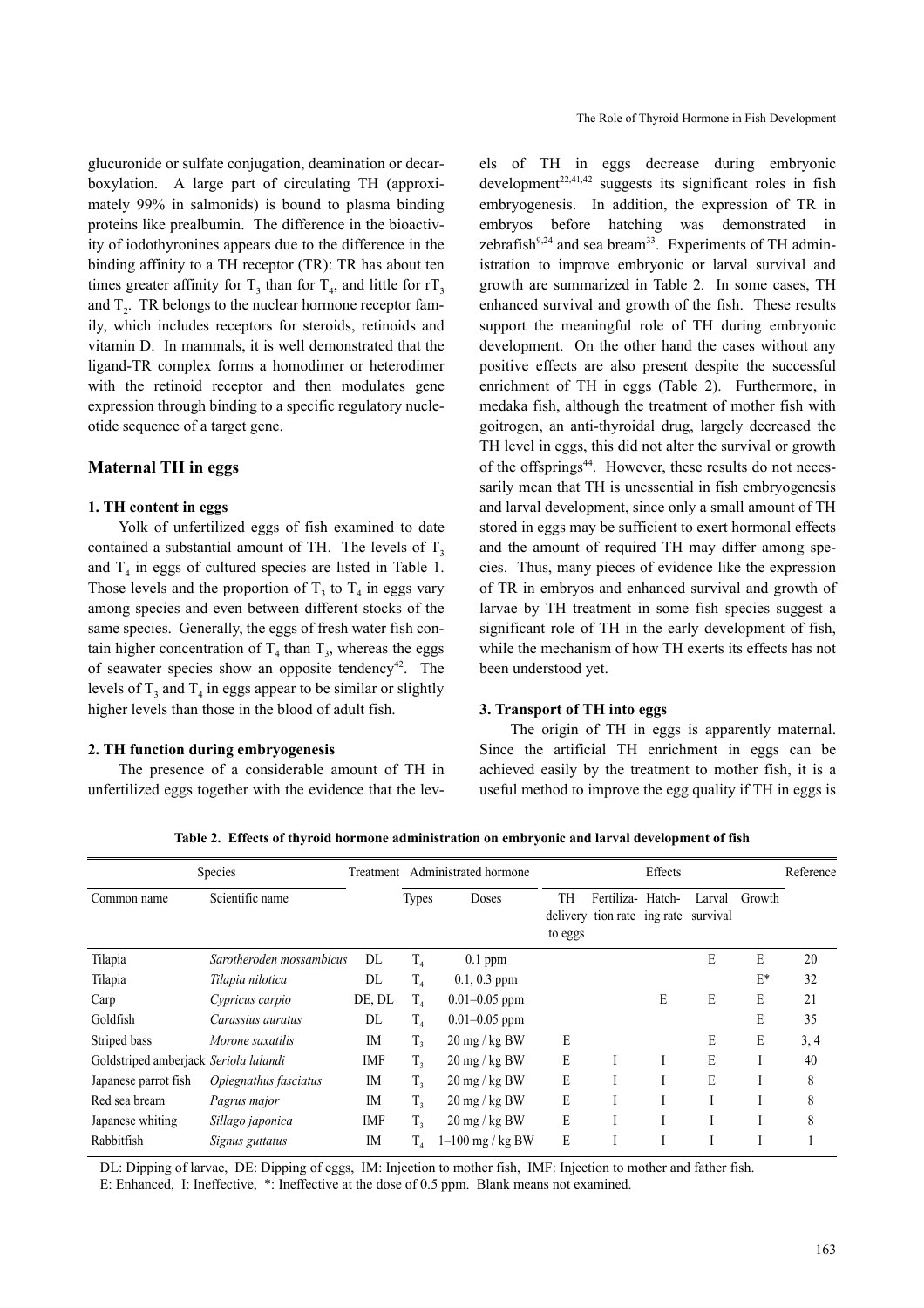#### K. Yamano

effective for the development of embryo and larvae. TH is considered to enter into eggs through the blood circulation, although the detailed mechanism is still uncertain. Three possible mechanisms have been proposed; passive diffusion<sup>34</sup>, entry with vitellogenin<sup>30</sup>, and involvement of other transporter proteins<sup>45</sup>.

# **TH function in larva-juvenile transition**

#### **1. Activation of the thyroid gland**

The thyroid gland of salmonids becomes active before hatching<sup>10</sup>, whereas the thyroid gland is unlikely to have differentiated at hatching in fish that reach hatching within several days after spawning. For those fish, a few small follicles appear first at the early stages of the larval period. Then the follicle increases gradually in number and size $2^7$ . The small follicles are capable of producing TH, since the thyroid follicles show immunoreaction with antiserum against  $TH^{27}$  and TH is detectable in larval fish though the concentration is relatively  $low<sup>43</sup>$ .

The larvae of most fish species greatly differ in their external appearances from the adults and undergo dramatic morphological transformation when they develop into juveniles, which are basically miniatures of adult fish. This transformation is often termed as metamorphosis on the analogy with amphibian metamorphosis. Fish metamorphosis is typically seen in certain taxonomical groups such as flatfishes and eels. Early in the 20th century, distinct morphological activation of the thyroid

gland, which is characterized by the thickening of follicular epithelium and endocytosis of thyroidal colloid by the cells, has been described in the flatfish and  $ee^{31,38}$ . Later, the assay of TH during flounder metamorphosis demonstrated a clear elevation of TH at the metamorphic  $climax<sup>28,43</sup>$  (Fig. 2). Similarly, the concomitant increase in TH levels with metamorphosis or larva-juvenile development was remarked in conger  $\text{e}e^{147}$ , black sea bream<sup>46</sup>, red sea bream<sup>18</sup>, grouper<sup>16</sup>, summer flounder<sup>37</sup>, etc. The fish undergoing distinct transformation in a shorter period seems to show clearer elevation of TH.

Besides teleost fish, lampreys undergo apparent metamorphosis, but show a surprising developmental profile of TH, in which the TH level reaches a peak during the larval period and declines sharply at the onset of metamorphosis $52$ . The decline of the TH level seems to be a cue for the initiation of metamorphosis, although the detailed mechanism is unknown.

#### **2. Roles of TH**

The action of TH on the metamorphosis was further verified experimentally by the treatment of larva with the hormone or anti-TH drugs: TH administration to larvae induced precocious metamorphosis or larva-juvenile transition, whereas the goitrogen caused developmental retardation in various fish species<sup>12,14,16,26,37</sup>. In addition to morphological changes in their external appearances, the development is accompanied by behavioral, functional and biochemical alterations. Exogenous TH stimu-



**Fig. 2. Changes in thyroid hormone levels during flounder metamorphosis**  TH: Thyroid hormone,  $T_A$ : Tetraiodothyronine (thyroxine), T<sub>3</sub>: Triiodothyronine, Premet.: Premetamorphic stage, Promet.: Prometamorphic stage.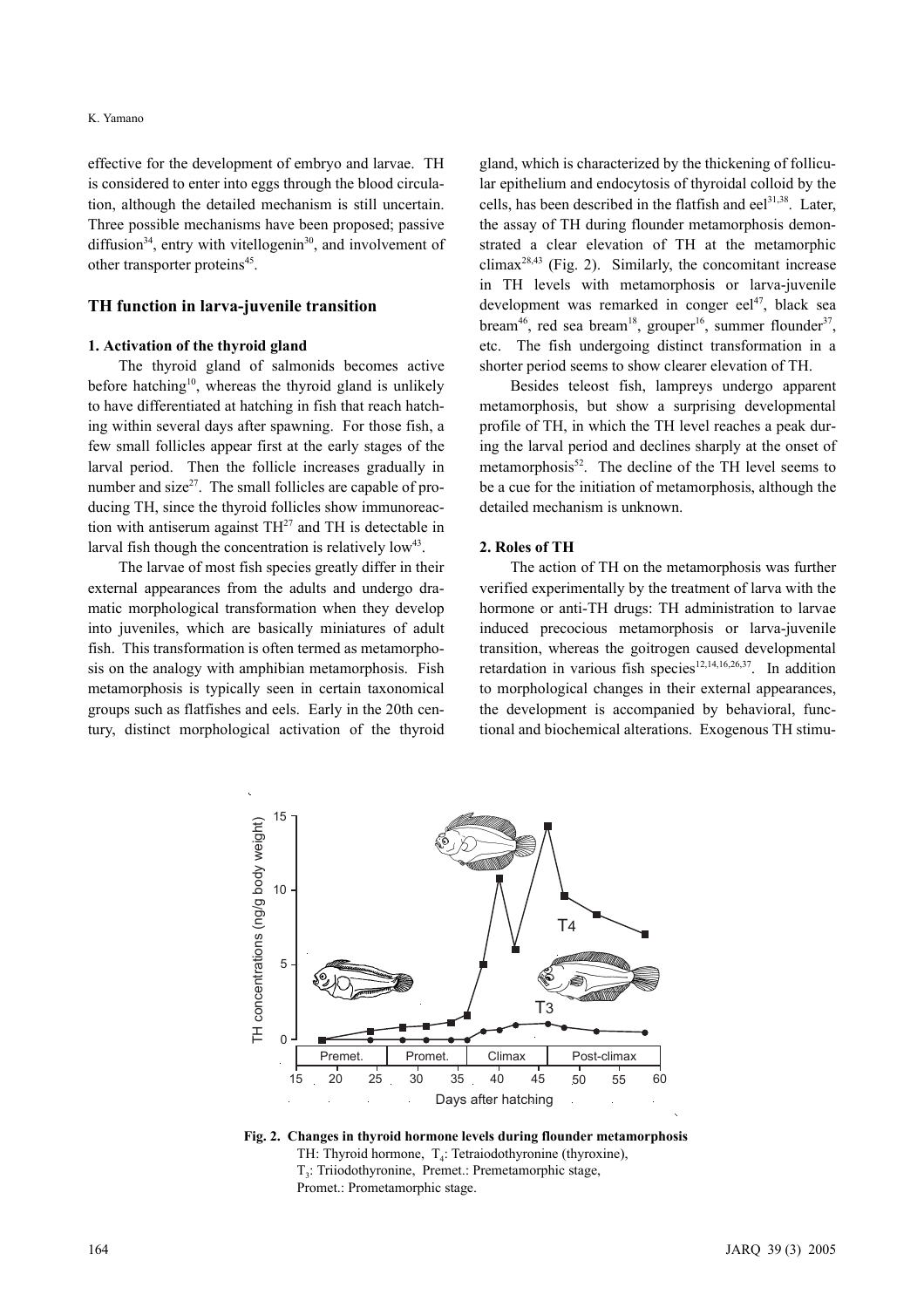

**Fig. 3. Development of gastric glands during flounder metamorphosis** A: Premetamorphic larvae do not have functional stomach. The foregut, which later develops into the stomach, consists of a thin smooth muscle layer, a thin connective tissue and a simple cuboidal epithelium. B & C: The stomach at the stage when metamorphosis is almost completed possesses well-developed gastric glands that show strong immunoreaction for pepsinogen as shown in C.

lated the transition of muscle proteins<sup>15</sup>, replacement of red blood cells from larval to adult type<sup>15</sup>, skin pigmentation<sup>13,16</sup>, development of the gastric glands<sup>13,15</sup> (Fig. 3), scale formation<sup>35</sup>, and fin formation<sup>5,35</sup>. Simultaneous action on various tissues and organs is characteristic of TH during the metamorphic period. Concomitantly with these changes, the demands for nutrition and habitat also shift greatly.

These changes are believed to be triggered by the modification of gene expression by TR. Fish TR genes have been cloned from several species so far. Two types of TR, TR $\alpha$  and TR $\beta$ , were found in most fish species as in higher vertebrates<sup>9,17,24,33,48,49</sup>. TR $\alpha$  of a given species shows higher similarities to  $TR\alpha$  of different species than its own TRβ, even between fish and mammals, and so with TRβ. This could imply a distinct and indispensable function of each TR type throughout vertebrate animals. The differential localization and timing of gene expression of TRα and TRβ during metamorphosis and early development also suggest their functional differentiation<sup>24,50</sup>. Thus, TH is capable of modulating TH function at the receptor level, which may partly explain why TH can influence on various parts of the body simultaneously. It is well established in higher vertebrates that TR regulates its responsive genes by binding to a cis-acting element of the gene. Such direct target genes have not been determined in fish, however.

# **Hormonal disorder**

#### **1. Morphological abnormality in aquaculture**

In hatchery, deformed fish often appear and sometime occupy the majority. The deformity is predominantly observed in bones of various parts. The curvature of the backbone occurs in severe cases, while malformation in cranial bones and tailbones is frequent. Abnormal pigmentation of the skin often occurs in flatfishes (Fig. 4). Since the occurrence of deformed fish results in economic loss, a preventive countermeasure is of particular interest. However, the cause of the deformity is not well understood in many cases. Because sensitive tissues for deformity are target sites for TH, involvement of TH in the deformity is worth being examined. In fact, precocious metamorphosis in flounder by exogenous TH induced a high percentage of albinism on the ocular side, which should be black-pigmented. Furthermore, the treatment to flounder larva with retinoic acids, which interact with TH via their nuclear receptors, induced pigmentation of the bottom side<sup>29</sup> and the deformity of the backbone<sup>11</sup>. Thus the experimental modification of TH function could induce morphological abnormalities in juveniles. The disorder of proper function of TH may be one of the causes of the deformity of juveniles reared in hatcheries.

#### **2. Environmental chemicals**

As recently reviewed by Rolland<sup>36</sup> and Brawn et al.<sup>6</sup>, many toxic chemicals such as polychlorinated biphenyl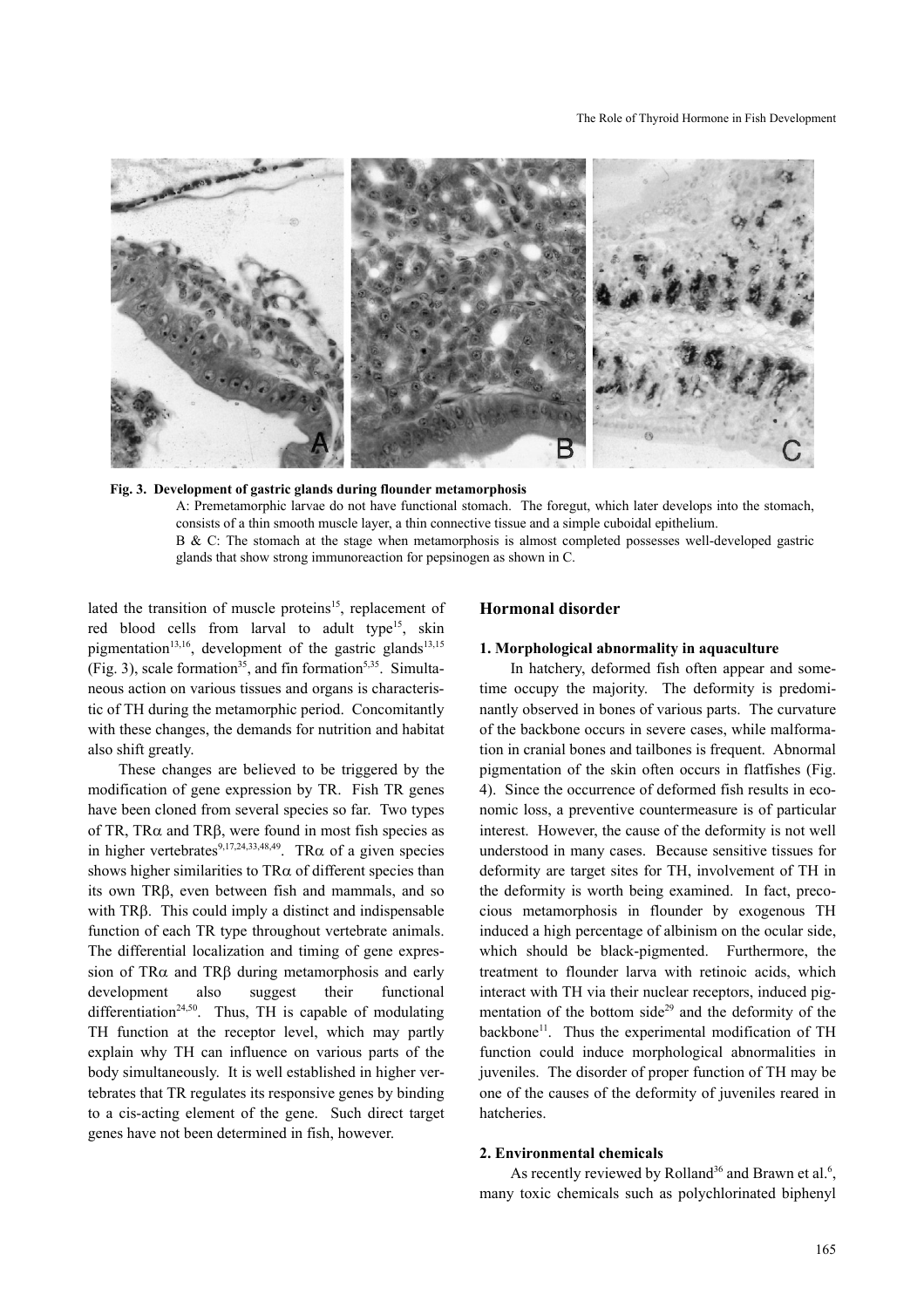

**Fig. 4. Abnormal pigmentation of the skin in the flounder (***Paralichthys olivaceus***)** Various degrees of mosaicism appear in the flounder juveniles produced in hatchery.

(PCB), planar halogenated aromatic hydrocarbons, polycyclic aromatic hydrocarbons (PAH), heavy metals, steroids, etc., have potentials for affecting thyroidal states. Administration of these chemicals to fish has influences on morphology of the thyroid gland and on levels of circulating TH positively or negatively according to cases. Although thyroidal disorder due to those endocrine disruptors has been rarely reported in wild fish, it was actually observed in wild salmon in the Great Lakes where the salmon had the enlarged thyroid gland<sup>23</sup>. Moreover, the rodents fed the Great Lakes salmon caused hypothyroidism<sup>39</sup>, suggesting the involvement of some chemical endocrine disruptors that can be stored in the body of the salmon. It should be noted that most of the studies on thyroidal disorder have evaluated the effects of chemicals by measuring plasma TH levels of adult fish probably due to the difficulty in examining larval fish. As mentioned earlier, TH exerts its prominent biological effects in early life stages. Therefore, future studies on thyroidal disorder should be focused on the young stages of fish.

# **References**

1. Ayson, F. G. & Lam, T. J. (1993) Thyroxine injection of female rabbitfish (*Siganus guttatus*) broodstock: changes in thyroid hormone levels in plasma, eggs and yolk-sac larvae, and its effect on larval growth and survival. *Aquaculture*, **109**, 83–93.

- 2. Brown, C. L. et al. (1987) Occurrence of thyroid hormones in early developmental stages of teleost fish. *Am. Fish. Soc. Symp.*, **2**, 144–150.
- 3. Brown, C. L. (1988) Maternal triiodothyronine injections cause increases in swimbladder inflation and survival rates in larval striped bass, *Morone saxatilis*. *J. Exp. Zool.*, **248**, 168–176.
- 4. Brown, C. L. et al. (1989) Enhanced survival in striped bass fingerlings after maternal triiodothyronine treatment. *Fish. Physiol. Biochem.*, **7**, 295–299.
- 5. Brown, D. D. (1997) The role of thyroid hormone in zebrafish and axolotl development. *Proc. Natl. Acad. Sci. USA*, **94**, 13011–13016.
- 6. Brown, S. B. et al. (2004) Contaminant effects on the teleost fish thyroid. *Environ. Toxicol. Chem.*, **23**, 1680– 1701.
- 7. Eales, J. G. (1984) The peripheral metabolism of thyroid hormones and regulation of thyroidal status in poikilotherms. *Can. J. Zool.*, **63**, 1217–1231.
- 8. El-Zibdeh, M. K. et al. (1996) Effect of triiodothyronine injection of broodstock fish on seed production in cultured seawater fish. *Suisanzoshoku*, **44**, 487–496.
- 9. Essner, J. J. et al. (1997) The zebrafish thyroid hormone receptor  $α1$  is expressed during early embryogenesis and can function in transcriptional repression. *Differentiation*, **62**, 107–117.
- 10. Greenblatt, M. et al. (1989) Changes in thyroid hormone levels in eggs and larvae and iodide uptake by eggs of coho and chinook salmon, *Oncorhynchus kisutch* and *O. tschawytscha*. *Fish Physiol. Biochem.* **6**, 261–278.
- 11. Haga, Y., Suzuki, T. & Takeuchi, T. (2002) Retinoic acid isomers produce malformations in postembryonic development of the Japanese flounder, *Paralichthys olivaceus*. *Zool. Sci.*, **19**, 1105–1112.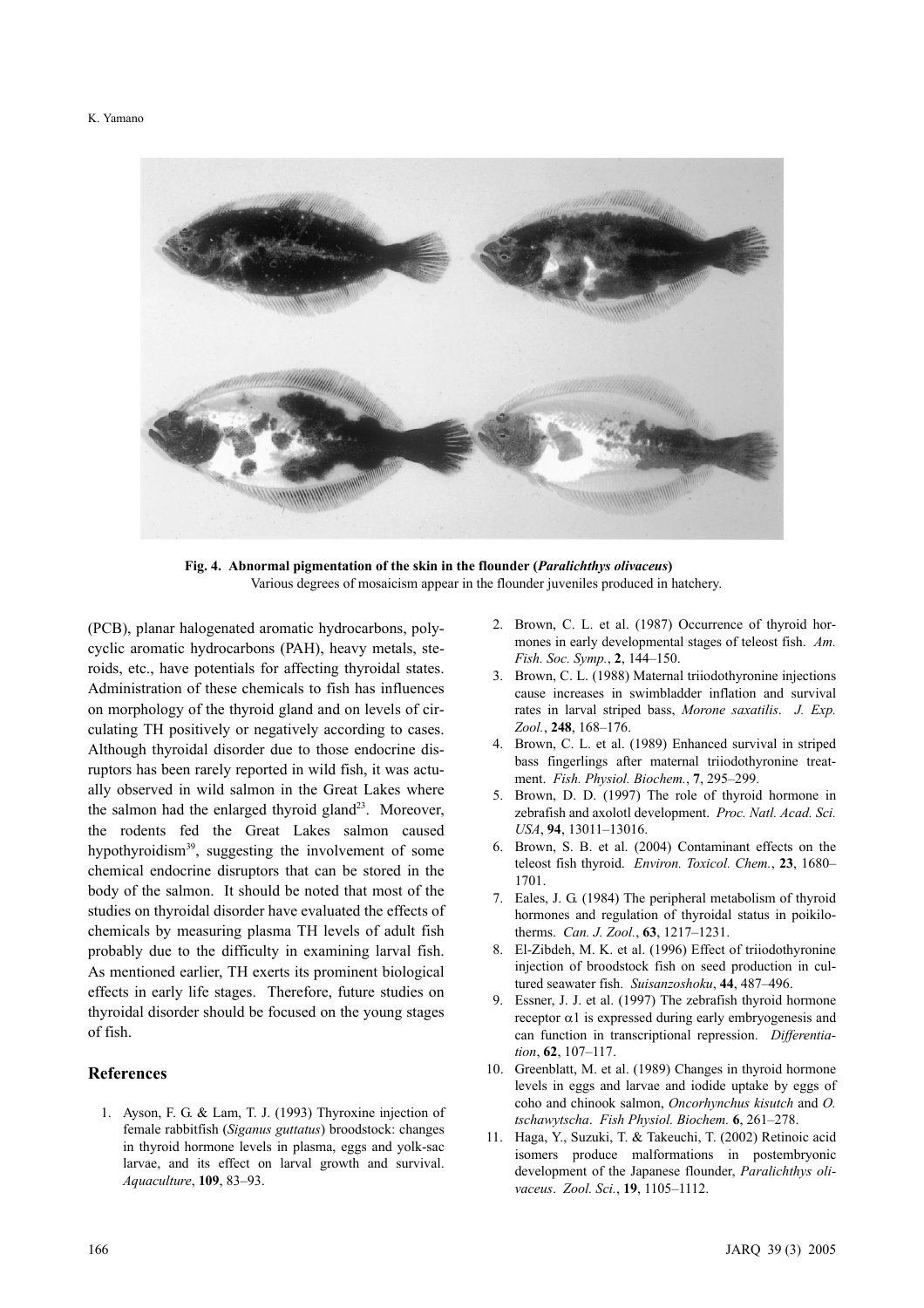The Role of Thyroid Hormone in Fish Development

- 12. Hirata, Y., Kurokura, H. & Kasahara, S. (1989) Effects of thyroxine and thiourea on the development of larval red sea bream *Pagrus major*. *Nippon Suisan Gakkaishi*, **55**, 1189–1195.
- 13. Huang, L. et al. (1998) Effect of triiodothyronine on stomach formation and pigmentation in larval striped bass (*Morene saxatilis*). *J. Exp. Zool.*, **280**, 231–237.
- 14. Inui, Y. & Miwa, S. (1985) Thyroid hormone induces metamorphosis of flounder larvae. *Gen. Comp. Endocrinol.*, **60**, 450–454.
- 15. Inui, Y., Yamano, K. & Miwa, S. (1995) The role of thyroid hormone in tissue development in metamorphosing flounder. *Aquaculture*, **135**, 87–98.
- 16. de Jesus, E. G., Toledo, J. D. & Simpas, M. S. (1998) Thyroid hormones promote early metamorphosis in grouper (*Epinephelus coioides*) larvae. *Gen. Comp. Endocrinol.*, **112**, 10–16.
- 17. Jones, I. et al. (2002) Molecular cloning and expression of thyroid hormone receptor alpha during salmonid development. *Gen. Comp. Endocrinol.*, **125**, 226–235.
- 18. Kimura, R. et al. (1992) Developmental changes in tissue thyroid hormone levels of red sea bream *Pagrus major*. *Nippon Suisan Gakkaishi*, **58**, 975.
- 19. Kobuke, L., Specker, J. L. & Bern, H. A. (1987) Thyroxine content of eggs and larvae of coho salmon, *Oncorhynchus kisutch*. *J. Exp. Zool.*, **242**, 89–94.
- 20. Lam, T. J. (1980) Thyroxine enhances larval development and survival in *Sarotherodon (Tilapia) mossanbicus* Ruppel. *Aquaculture*, **21**, 287–291.
- 21. Lam, T. J. & Sharma, R. (1985) Effects of salinity and thyroxine on larval survival, growth and development in the carp, *Cyprinus carpio*. *Aquaculture*, **44**, 201–212.
- 22. Leatherland, J. F. et al. (1989) Thyroid hormone content of eggs and early developmental stages of five *Oncorhynchus* species. *Can. J. Fish. Aquat. Sci.*, **46**, 2140–2145.
- 23. Leatherland, J. L. (1993) Field observation on reproductive and developmental dysfunction in introduced and native salmonids from the Great Lakes. *Great Lakes Res.*, **19**, 737–751.
- 24. Liu, Y.-W., Lo, L.-J. & Chan, W.-K. (2000) Temporal expression and  $T_3$  induction of thyroid hormone receptors α1 and β1 during early embryonic and larval development in zebrafish, *Danio rerio*. *Mol. Cell. Endocrinol.*, **159**, 187–195.
- 25. Matty, A. J. (1985) The thyroid gland. *In* Fish endocrinology, Croom Helm Ltd., Surry Hills, Australia, 54–83.
- 26. Miwa, S. & Inui, Y. (1987) Effects of various doses of thyroxine and triiodothyronine on the metamorphosis of flounder (*Paralichthys olivaceus*). *Gen. Comp. Endocrinol.*, **67**, 356–363.
- 27. Miwa, S. & Inui, Y. (1987) Histological changes in the pituitary-thyroid axis during spontaneous and artificiallyinduced metamorphosis of larva of the flounder *Paralichthys olivaceus*. *Cell Tissue Res.*, **249**, 117–123.
- 28. Miwa, S. et al. (1988) Thyroxine surge in metamorphosing flounder larvae. *Gen. Comp. Endocrinol.*, **70**, 158– 163.
- 29. Miwa, S. & Yamano, K. (1999) Retinoic acid stimulates development of adult-type chromatophores in the flounder. *J. Exp. Zool.*, **284**, 317–324.
- 30. Monteverdi, G. H. & Di Giulio, R. T. (2000) Vitellogenin association and oocytic accumulation of thyroxine and 3,5,3*'*-triiodothyronine in gravid *Fundulus heteroclitus*. *Gen. Comp. Endocrinol.*, **120**, 198–211.
- 31. Murr, E. & Sklower, A. (1927) Untersuchungen uber die Inkretorischen Organe der Fische. *Zeit. Vergl. Physiol.*, **7**, 279–288 [In German].
- 32. Nacario, J. F. (1983) The effect of thyroxine on the larvae and fry of *Sarotherodon niloticus* L. (*Tilapia nilotica*). *Aquaculture*, **34**, 73–83.
- 33. Nowell, M. A. et al. (2001) Characterization of a sea bream (*Sparus aurata*) thyroid hormone receptor-β clone expressed during embryonic and larval development. *Gen. Comp. Endocrinol.*, **123**, 80–89.
- 34. Raine, J. C. & Leatherland, J. F. (2003) Trafficking of Ltriiodothyronine between ovarian fluid and oocytes of rainbow trout (*Oncorhynchus mykiss*). *Comp. Biochem. Physiol. B*, **136**, 267–274.
- 35. Reddy, P. K. & Lam, T. J. (1992) Effect of thyroid hormones on morphogenesis and growth of larvae and fry of teloscopic-eye black goldfish, *Carassius auratus*. *Aquaculture*, **107**, 383–394.
- 36. Rolland, R. M. (2000) A review of chemically-induced alterations in thyroid and vitamin A status from field studies of wildlife and fish. *J. Wild. Dis.*, **36**, 615–635.
- 37. Schreiber, A. M. & Specker, J. L. (1998) Metamorphosis in the summer flounder (*Paralichthys dentatus*): stagespecific developmental response to altered thyroid status. *Gen. Comp. Endocrinol.*, **111**, 156–166.
- 38. Sklower, A. (1930) Die Bedeutung der Schilddruse fur die Metamorphose des Aales und der Plattfische. *Forsch. Fortschr. Dtsch. Wiss.*, **6**, 435–436 [In German].
- 39. Sonstegard, R. A. & Leatherland, J. F. (1976) Hypothyroidism in rats fed Great Lakes coho salmon. *Bull. Environ. Contamin. Toxicol.,* **36**, 4467–4475.
- 40. Tachihara, K. et al. (1997) Improved seed production of goldstriped amberjack *Seriola lalandi* under hatchery conditions by injection of triiodothyronine  $(T_3)$  to broodstock fish. *J. World Aquat. Soc.*, **28**, 34–44.
- 41. Tagawa, M. & Hirano, T. (1990) Changes in tissue and blood concentrations of thyroid hormones in developing chum salmon. *Gen. Comp. Endocrinol.*, **76**, 437–443.
- 42. Tagawa, M. et al. (1990) Thyroid hormones in eggs of various freshwater, marine and diadromous teleosts and their changes during egg development. *Fish Physiol. Biochem.*, **8**, 515–520.
- 43. Tagawa, M. et al. (1990) Changes in thyroid hormone concentrations during early development and metamorphosis of the flounder, *Paralichthys olivaceus*. *Zool. Sci.*, **7**, 93–96.
- 44. Tagawa, M. & Hirano, T. (1991) Effects of thyroid hormone deficiency in eggs on early development of the medaka, *Oryzias latipes*. *J. Exp. Zool.*, **257**, 360–366.
- 45. Tagawa, M. & Brown, C. L. (2001) Entry of thyroid hormones into tilapia oocytes. *Comp. Biochem. Physiol. B*, **129**, 605–611.
- 46. Tanaka, M. et al. (1991) A thyroxine surge during development of black sea bream larvae and its ecological implication in inshore migration. *Nippon Suisan Gakkaishi*, **57**, 1827–1832.